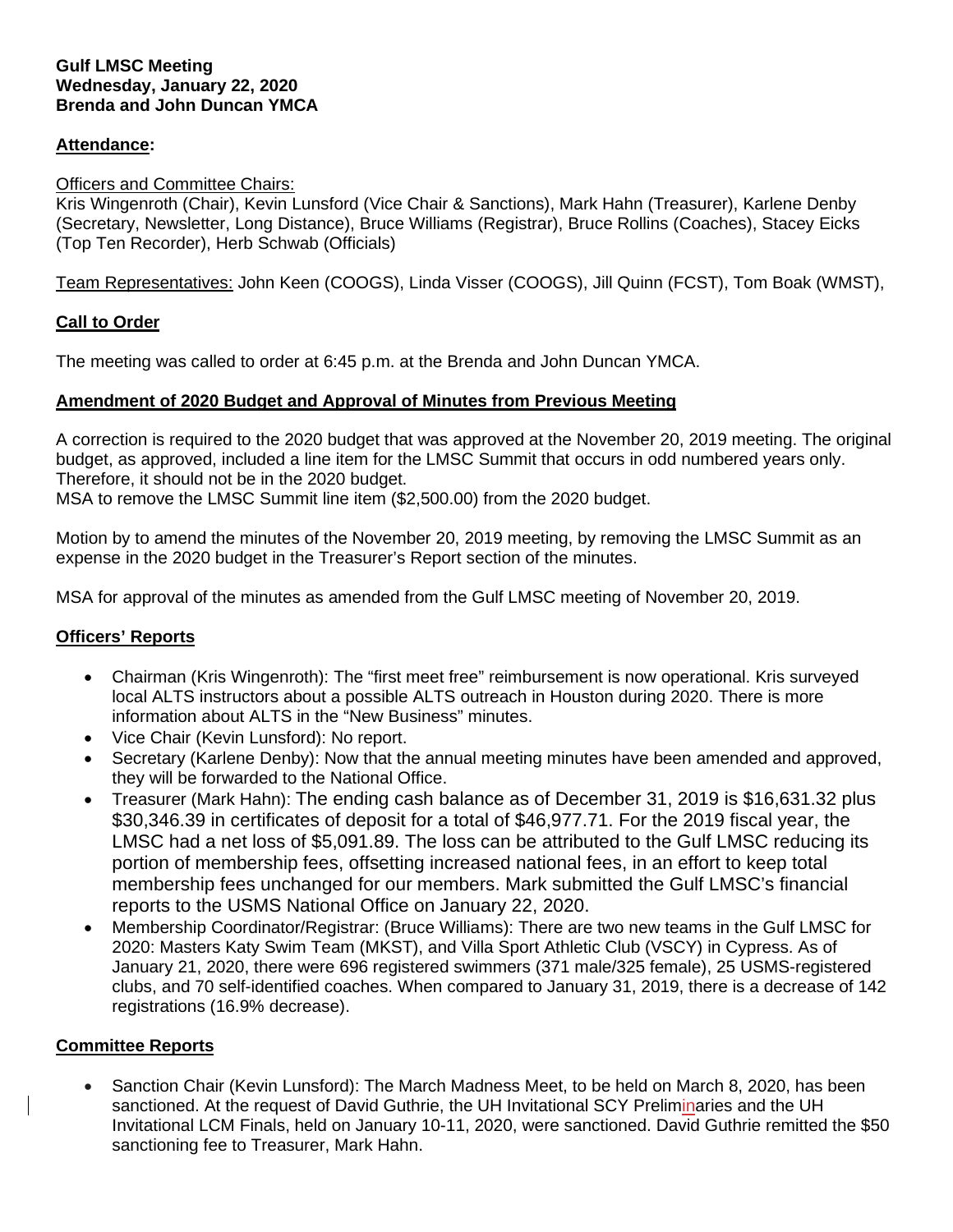- Top Ten Recorder (Stacey Eicks): The times from the Sabine Weisner November Classic SCM Meet and the Jesse Coon Memorial Meet have been processed. The 2019 SCM top ten times for the Gulf LMSC have been submitted and accepted by the National Office. Stacey performed  $of a$  review of the dual-sanctioned meets from 2019-2020. There were six dual-sanctioned meets in that time-frame. The last two meets have encountered problems when Stacey attempted to submit the times to the National Office.
- Communications (Karlene Denby): The Winter 2020 newsletter is over half way completed. Topics include a nutrition article, a workout, news about the Swim Across America open water and pool events, Gulf Swim University, the Emmett Hines Award recipient, a cartoon, Spring Nationals in San Antonio, upcoming events, and the 2019 LCM top ten. Karlene anticipates that the newsletter will be ready for publication in February 2020.
- Webmaster (Nicole Christensen): Not present, no report.
- Coaches (Bruce Rollins): Bruce is still working on the zone records for SCY and SCM. The National Office only has results from meets held in 2000 or later.
- Fitness (Rebecca Tompkins): Not present, report by Kris. 2020 Gulf Swim University is currently underway. Interested members can enter by contacting Rebecca at [violaonfire@gmail.com.](mailto:violaonfire@gmail.com) Members should make sure to include their t-shirt size and team name in the entry email.
- Officials (Herb Schwab): Herb sent an email to all Gulf USAS officials, requesting that they sign up to officiate at the USMS Spring Nationals in San Antonio. Interested officials can submit an application to officiate. Questions about applying can be directed to Herb at 281-242-1334 or at [herb.schwab@gmail.com.](mailto:herb.schwab@gmail.com)
- Open Water (Karlene Denby): There are no new open water events on the 2020 calendars. The events already on the schedule are the Swim Across America Charity Swim (April 18), and the Rice Open Water Swim Carnival (May 9).
- South Central Zone (Nicole Christensen): Kris reported that Nicole wants to start a South Central Zone website. Nicole is also trying to generate interest from swimmers in the West Texas LMSC (formerly known as the Border LMSC).

# **Old Business**

- The "First Meet Free" promotion is already underway for 2020. The Rice March Madness Meet includes the "First Meet Free" information on its entry form.
- SMOG Grants should be requested in advance, if the meet director believes it may be needed. Try to be proactive, not reactive.

## **New Business**

- Gulf LMSC can appoint At-Large Delegates, if appropriate. An LMSC can appoint up to five delegates. Table for now.
- The 2020 Budget includes \$1,500 for ALTS training and Coaching Certification Levels 1 & 2. Gulf LMSC will pay 100% of coaching certification registration (\$190) and half of the \$250 registration fee for ALTS certification. There are classes scheduled in both San Antonio and Dallas this spring.
- April is Adult Learn to Swim Month Jill Quinn (FCST) reported on how First Colony Masters offers ALTS classes in coordination with their age group team. The ALTS classes normally run from just after spring break until October, but FCST will offer classes prior to spring break, if the swimmers don't mind the colder temperatures. Two hurdles that FCST encounters are (1) the cost involved in attending the classes (\$45 for a 30-minute lesson), and (2) that all ALTS classes must be offered at the FCST home pool. While there are three ALTS-certified coaches, only one may be readily available at any given time. Swimmers prefer to have a consistent instructor, rather than alternating among the three available. Jill said that ALTS in a good launch pad for teaching adults and can be modified as needed. Bruce Rollins noted that ALTS works much better for those who do not have a fear of the water.
- Bruce Williams announced that he is tendering his resignation as LMSC registrar/registration coordinator. He is willing to stay on until the end of 2020, but would prefer to have someone to fill the position and receive training earlier, if at all possible.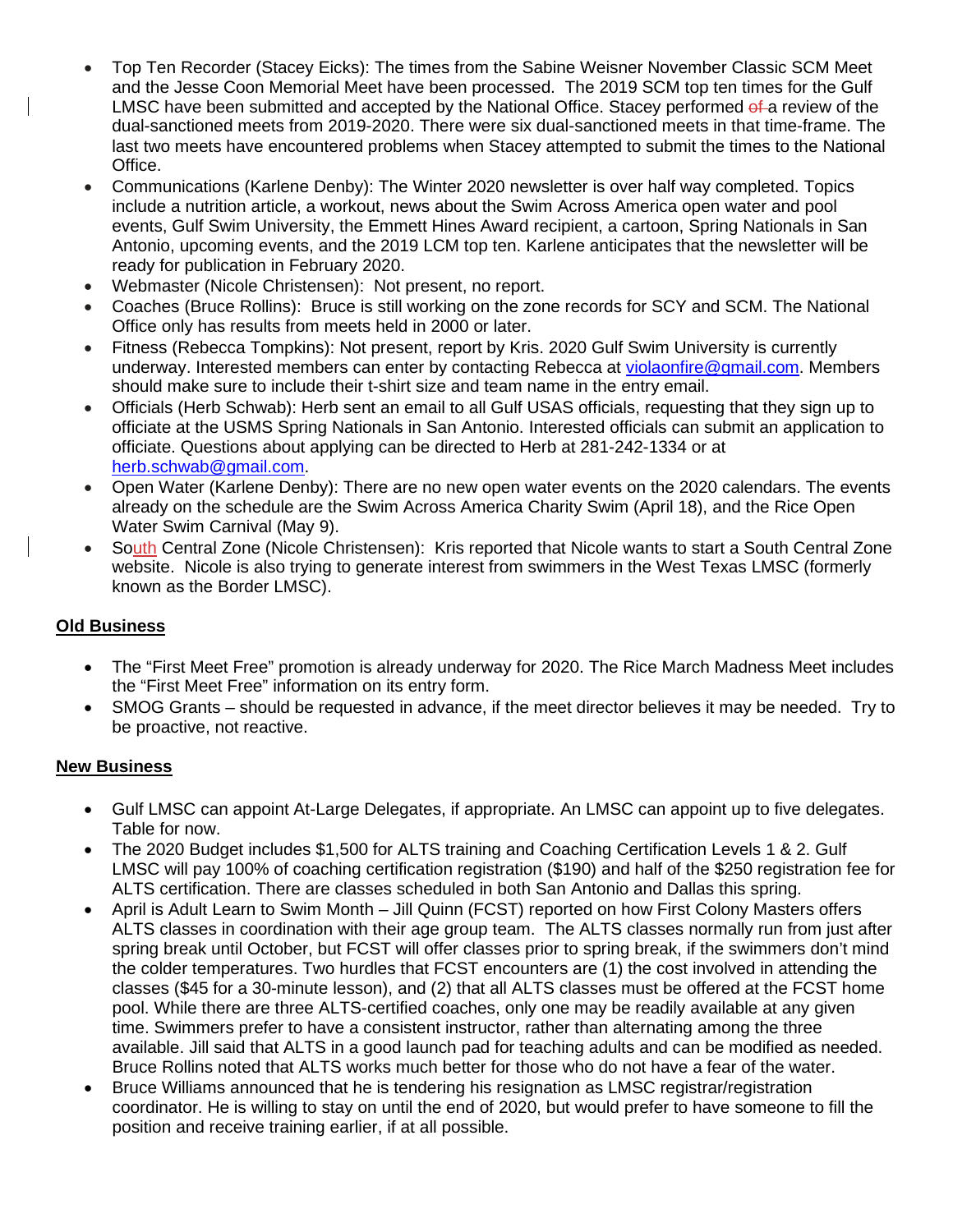- Potential Rules or Legislation proposals for convention: There has been some discussion about clarifying the qualifications of observers at recognized meets, including certified officials who are not officiating the meet. We should be thinking about any rule or legislative changes that we would like to propose.
- As the Gulf LMSC has opted in for the unified registration fee (\$60) for 2020, we will have more money coming in (\$12 vs. \$5 per registrant). We need to think about how to best utilize the increase in funds, and how we can best serve our membership. Some ideas that we discussed briefly include:
	- o Offering more social events for our members, including co-hosting the social at the SC Zone Championships in early April.
	- o Having a contest to encourage more LMSC team participation at the SC Zone Meet. The awards would be broken down by small, medium, and large teams and could be done either by total points, or a percentage of points earned per team members. Bruce Rollins and Bruce Williams will work on this.
	- o Increasing coach involvement by offering a clinic to all LMSC coaches.
	- o Increasing socialization by having coaches switch teams for a practice or having combined team practices.
	- $\circ$  Increasing socialization by having traveling socials. We would pick pools in different areas of the LMSC that can host a large group (WMST, FCST, Rice, Dad's Club), and then offer a fun practice and social which would be open to all LMSC-registered swimmers.
	- o Offering free (or low cost) clinics for fitness swimmers.
	- o Motivating swimmers by encouraging teams to hold their own "Go the Distance" programs for their members.
	- $\circ$  Recognizing our members by having teams select their "swimmer of the month" to be announced in the Gulf newsletter.

### **Next Meeting**

The next meeting will be held on Wednesday, March 25, 2020 at Brenda and John Duncan YMCA.

The meeting was adjourned at 8:28 p.m.

Respectfully submitted, Karlene Denby, Secretary